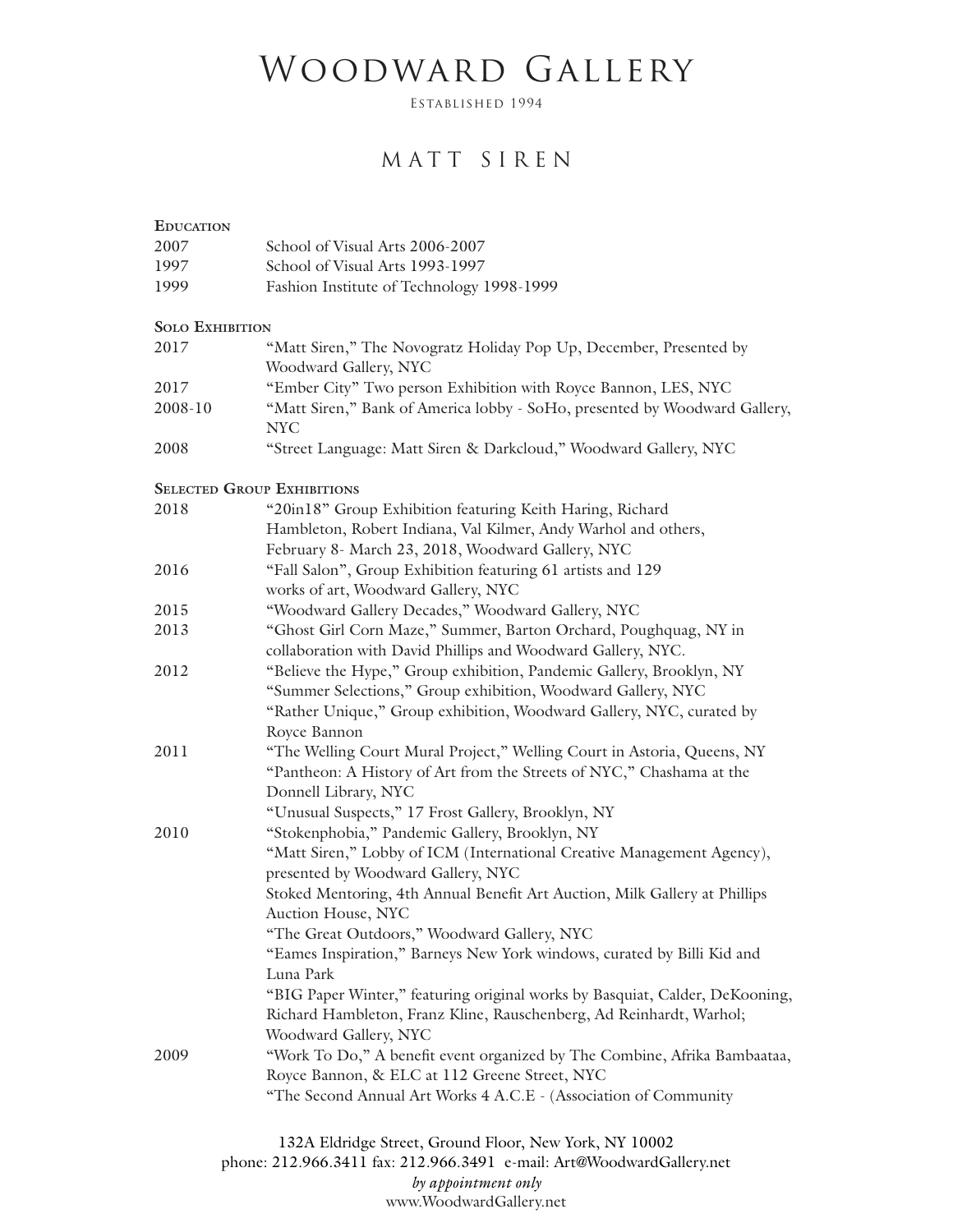## **SELECTED GROUP EXHIBITIONS CONTINUED**

| 2008                | Employment for the Homeless)" At Mimi Ferzt Gallery, NYC<br>"Street Crush" organized by Brooklyn Street Art, February & March,<br>Alphabeta, Brooklyn<br>"From the Streets of Brooklyn," January & February, Thinkspace Gallery, CA<br>"The Piece Process," Winter, Group exhibition featuring Matt Siren, Warhol,<br>Keith Haring, Basquiat, Ray Johnson, Dennis Oppenheim, MOMO,<br>Darkcloud, Elbow Toe and others at Annonymous Gallery, NYC in association<br>with Woodward Gallery, NYC<br>"Off The Wall From Vandalism to Art," Wilde Gallery, Berlin, Germany in<br>association with Woodward Gallery, NYC<br>"A Maze," Presented by Celso, Infinity and LA II at Factory Fresh, Brooklyn,<br>NY<br>"This Means Nothing," The Skylounge at the powerHouse Arena, Brookyn,<br>NY<br>Stoked Mentoring, 2nd Annual Benefit Art Auction, Milk Gallery at Phillips<br>Auction House, NYC<br>"Sign Language," 30 new street artists collaborating on metal street signs,<br>Woodward Gallery, NYC<br>"Writing Our Future," Community-Word Project 8th Annual Benefit, The |
|---------------------|-----------------------------------------------------------------------------------------------------------------------------------------------------------------------------------------------------------------------------------------------------------------------------------------------------------------------------------------------------------------------------------------------------------------------------------------------------------------------------------------------------------------------------------------------------------------------------------------------------------------------------------------------------------------------------------------------------------------------------------------------------------------------------------------------------------------------------------------------------------------------------------------------------------------------------------------------------------------------------------------------------------------------------------------------------------------------------|
|                     | National Arts Club, NYC<br>"Works on Paper," Woodward Gallery at the Park Avenue Armory, NYC<br>"Get a Grip," My Plastic Heart, New York, NYC<br>"Maneki Neko Art Show," The Showroom NYC                                                                                                                                                                                                                                                                                                                                                                                                                                                                                                                                                                                                                                                                                                                                                                                                                                                                                   |
| 2007                | Bomit presents "A.K.A." - A Bandana Art Show, Houston, Texas<br>"BOOKED!" ABC No Rio, NYC<br>"The Street Art Show," Pure Project, NYC<br>"Sounds Like Another Custom Show," M5 Bar, NYC Art Gallery at                                                                                                                                                                                                                                                                                                                                                                                                                                                                                                                                                                                                                                                                                                                                                                                                                                                                      |
|                     | Kingsborough Community College of the City University of New York, NYC<br>The Wall at Central Square, Central Square, Cambridge, MA.<br>"Peel Here," Ghetto Mansion, Los Angeles, CA                                                                                                                                                                                                                                                                                                                                                                                                                                                                                                                                                                                                                                                                                                                                                                                                                                                                                        |
| 2006                | "Wooster on Spring," Candle Building, 11 Spring Street, presented by Elias<br>Cummings and the Wooster Collective, NYC.<br>"Drop Dead Sexy," School (Bar and Gallery), NYC                                                                                                                                                                                                                                                                                                                                                                                                                                                                                                                                                                                                                                                                                                                                                                                                                                                                                                  |
|                     | "See You In Hell," MF Gallery, NYC                                                                                                                                                                                                                                                                                                                                                                                                                                                                                                                                                                                                                                                                                                                                                                                                                                                                                                                                                                                                                                          |
| <b>BIBLIOGRAPHY</b> |                                                                                                                                                                                                                                                                                                                                                                                                                                                                                                                                                                                                                                                                                                                                                                                                                                                                                                                                                                                                                                                                             |
| 2014                | powderzine.com, The Matt Siren Ghost Girl Interview, 2014                                                                                                                                                                                                                                                                                                                                                                                                                                                                                                                                                                                                                                                                                                                                                                                                                                                                                                                                                                                                                   |
| 2012                | Coast to Coast AM "Halloween Gallery 2012," Featured artwork, October<br>2012<br>Vandalog, 2012                                                                                                                                                                                                                                                                                                                                                                                                                                                                                                                                                                                                                                                                                                                                                                                                                                                                                                                                                                             |
| 2011                | HGTV "Home by Novogratz" Surfing Sisters Rockway Chic, Featured Artist,<br>Episode HHBN-106H, originally aired July, 2011<br>Amy Rose Dobson, "Robert Novogra tz Talks About Life, Design, And                                                                                                                                                                                                                                                                                                                                                                                                                                                                                                                                                                                                                                                                                                                                                                                                                                                                              |
|                     | Philosophy" Curbed.com, July 15, 2011                                                                                                                                                                                                                                                                                                                                                                                                                                                                                                                                                                                                                                                                                                                                                                                                                                                                                                                                                                                                                                       |

*by appointment only* www.WoodwardGallery.net

132A Eldridge Street, Ground Floor, New York, NY 10002 phone: 212.966.3411 fax: 212.966.3491 e-mail: Art@WoodwardGallery.net

HuffingtonPost.com, July 14, 2011

July 14, 2011

E. Nina Rothe, "TV to Watch: 'Home by Novogra tz' Brings Style Inside"

Tom Conroy, "'Home by Novogra tz,',Odd Choices" MediaLifeMagazine.com,